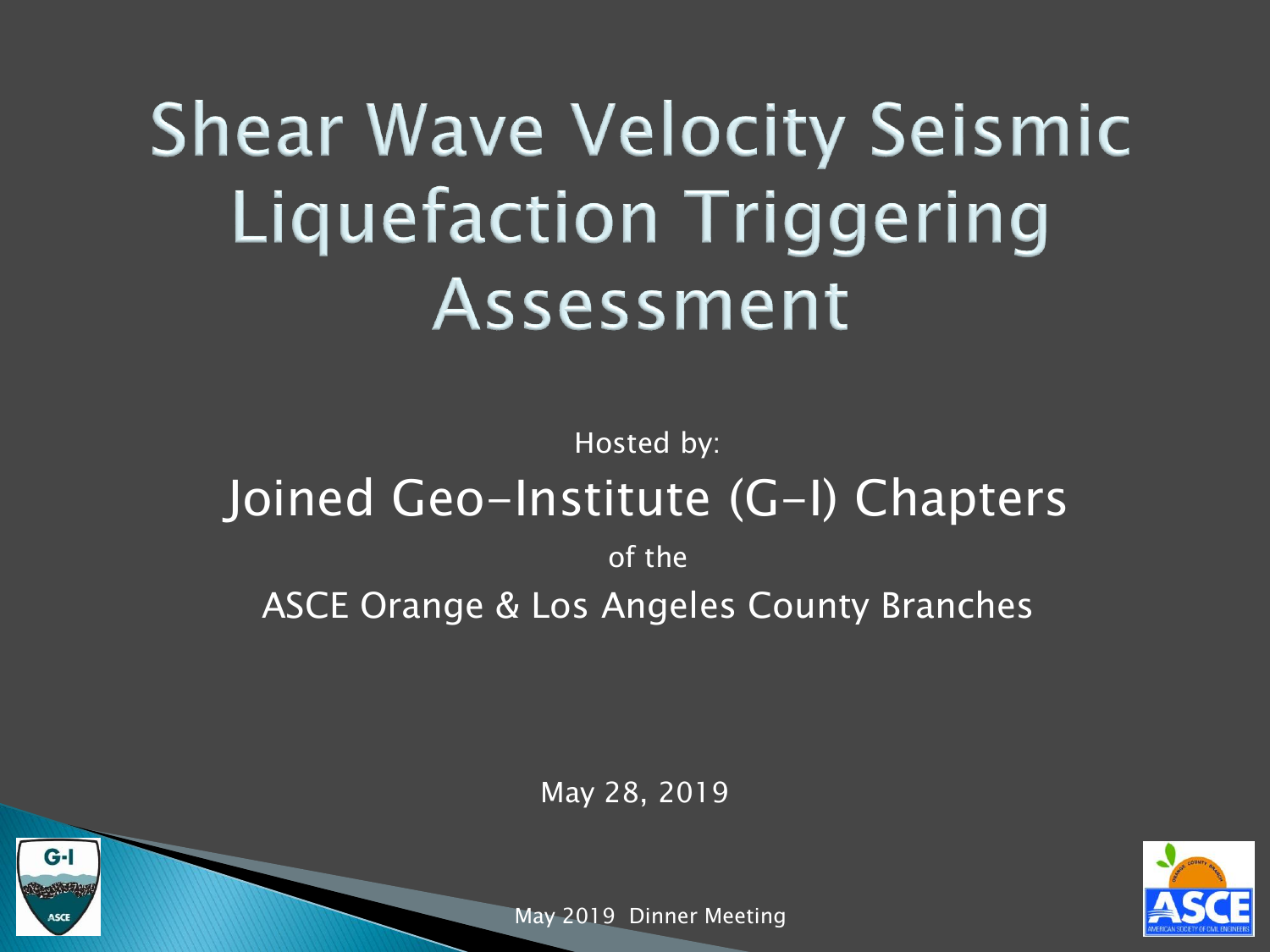### **Featured Speaker** Dr. Robert Kayen, PE **Adjunct Professor UC Berkeley** Senior Scientist, U.S. Geological Survey



Dr. Kayen teaches in the Geosystems Program in Civil and Environmental Engineering at UC Berkeley and is a Senior Research Scientist at the United States Geological Survey, Pacific Science Center, Menlo Park, CA. His interests are in the fields of:

- Earthquake geotechnical engineering,
- Terrestrial Laser Scanning-LIDAR,
- **Structure-From-Motion geomatics,**
- Engineering geophysics,
- Marine-geotechnics, and
- Marine methane hydrate stability.



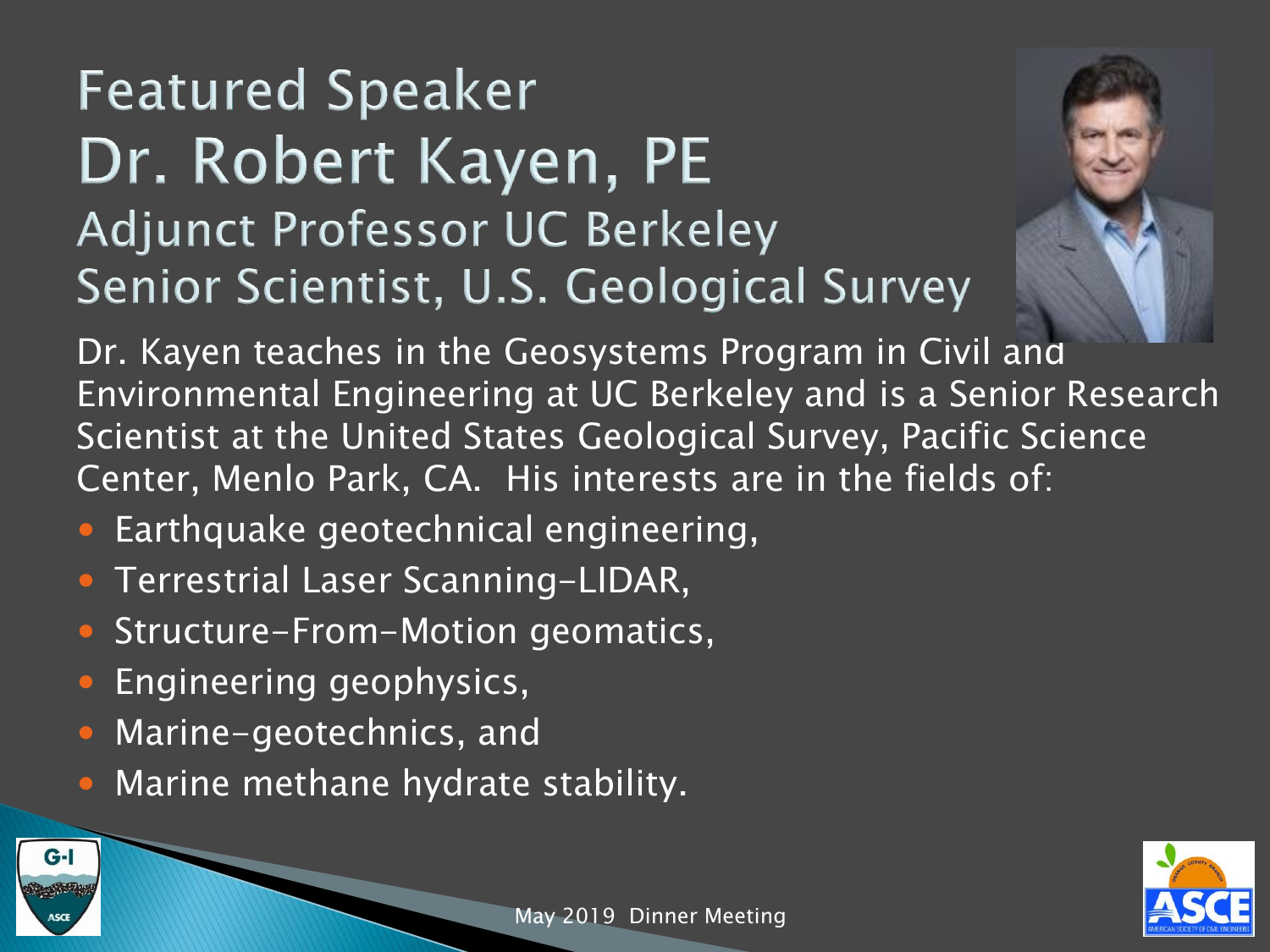## ASCE Geo-Institute (G-I)

- The G-I represents one of the six technical institutes of the ASCE Branch
	- Structural Engineering Institute (SEI), Transportation & Development Institute (T&DI), Environmental and Water Resources Institute (EWRI), Construction Institute (CI), Utilities Engineering & Surveying Institute (UESI)
- We host various events (luncheons, seminars, panels, and site visits) to exchange knowledge and information with the goal of improving the geotechnical community
- ASCE Orange County GI was formed in 2013

 $G-I$ 

 ASCE Los Angeles County GI was one of the first GI chapters in US with  $40+$  years of history



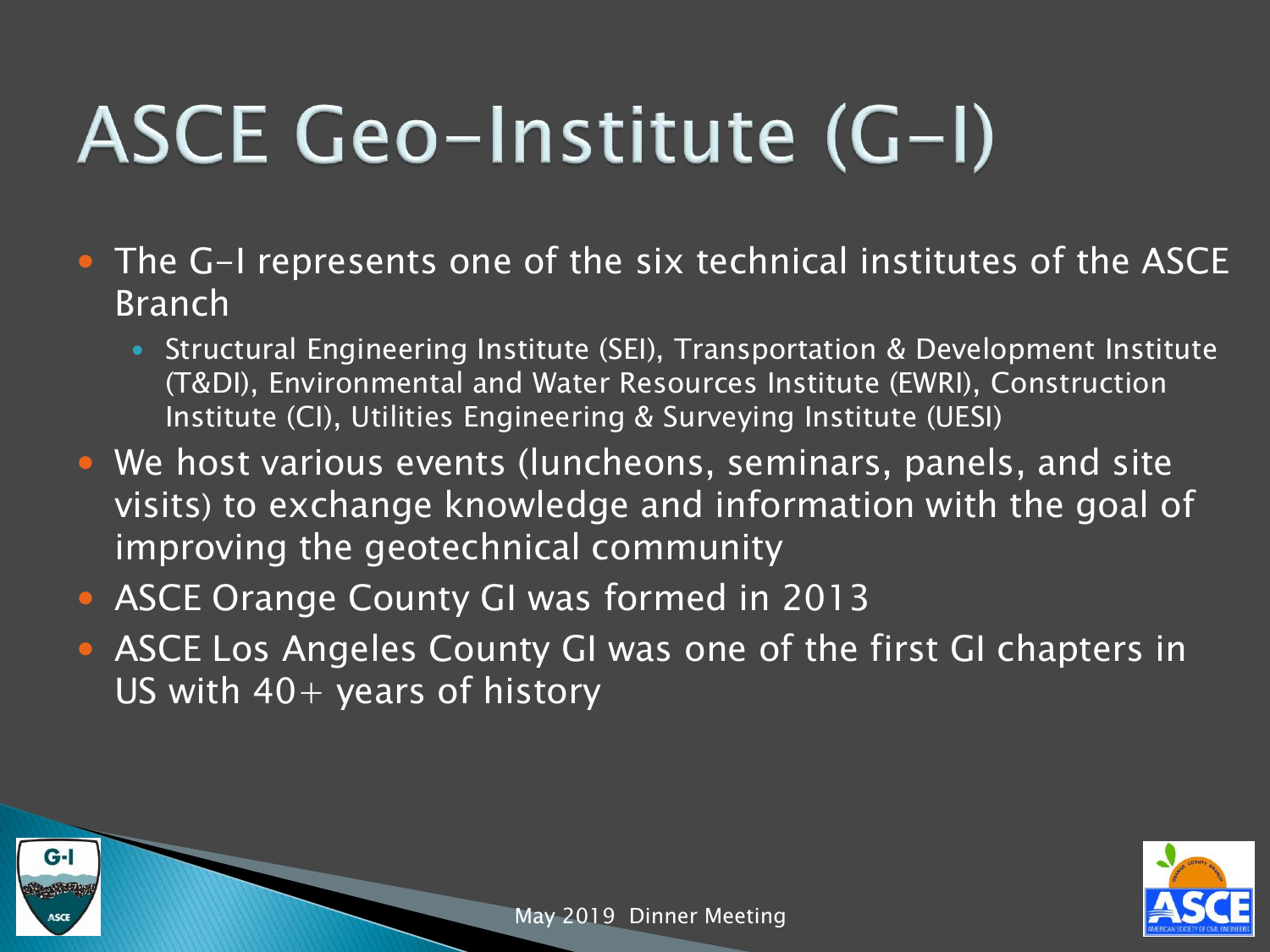### OC G-I Board Members

#### • Pavlo Chrysovergis, PE – Chair

- BS, MS, Civil Engineering (UCLA)
- SPC Geotechnical, Inc., Anaheim
- FAA Remote Pilot, US DOT

#### • Michael Givens, PhD, PE, PG – Vice Chair

- BS, Geology (Cal State Long Beach)
- MS, PhD, Civil Engineering (UCLA)
- Arup North America, Ltd., Los Angeles

#### • Ali Bastani, PhD, PE, GE, F. ASCE – Treasurer

- BS, Civil Engineering (Tehran Polytechnic)
- MS, PhD, Geotechnical Engineering (UC Davis)
- GMU Geotechnical Inc., Rancho Santa Margarita









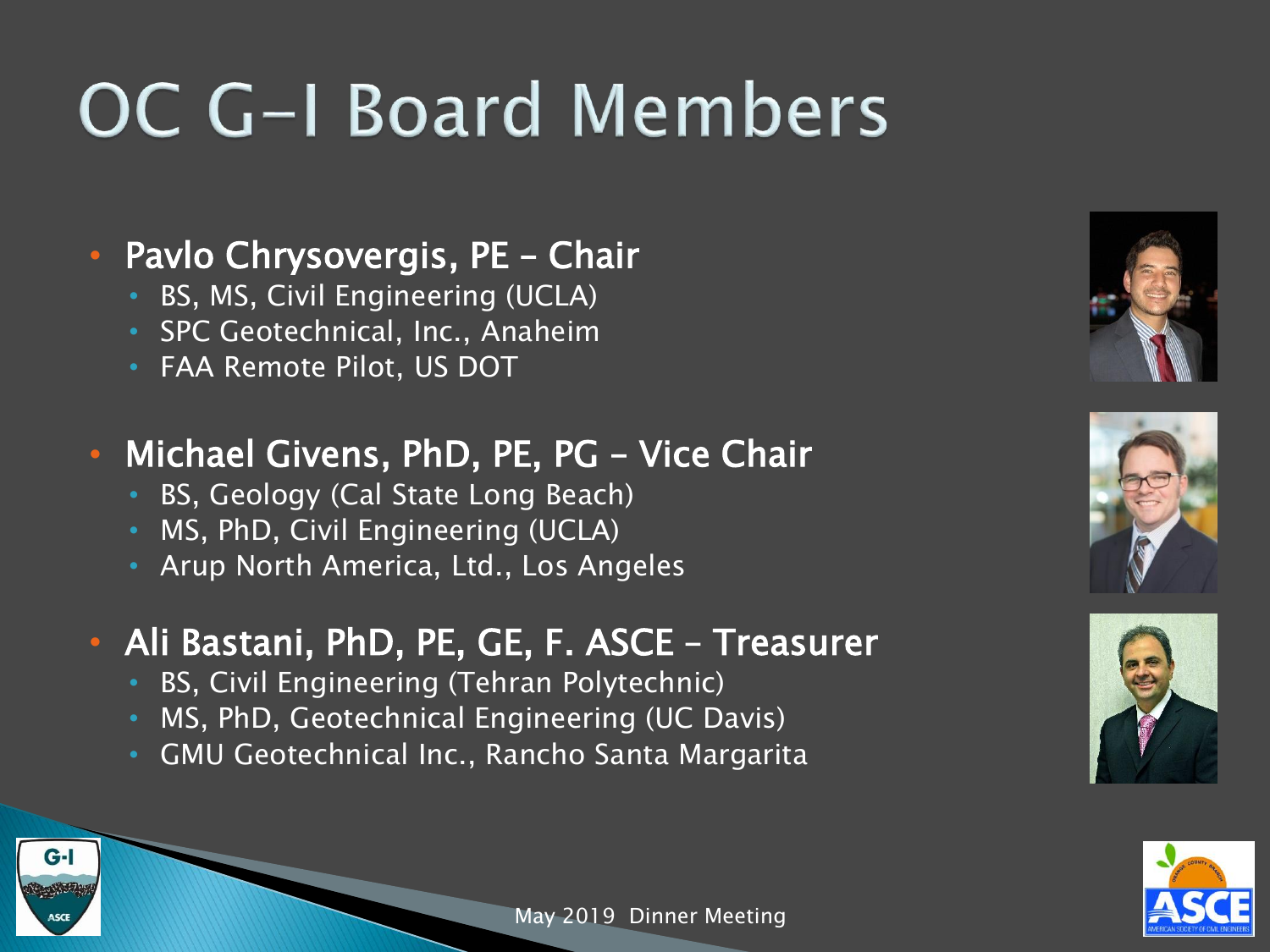### OC G-I Board Members

#### • Mohsen Mahdavi, PhD, PE – Secretary

- BS, MS, Civil Engineering (Chamran University)
- PhD, Civil Engineering (Texas A&M University)
- Group Delta Consultants, Inc., Irvine

#### • Sunil Arora, PE – First Director

- MS, Civil Engineering (Univ. of Maryland-College Park)
- B Tech, Civil Engineering (Indian Institute of Technology Bombay)
- Hayward Baker, Inc., Irvine

#### • Adeleine J. Tran, PE – G-I Younger Member Liaison

- M.S., GeoEngineering (UC Berkeley)
- B.S., Civil and Environmental Engineering (UC Berkeley)
- ASCE OC Branch/YMF Webmaster, Newsletter Editor-In-Chief, and Government Relations Committee Co-Chair
- Langan Engineering and Environmental Services, Inc. (Irvine, CA)

#### • Taki Chrysovergis, PE – Past Chair

- BS, MS, Civil Engineering (Cal Poly San Luis Obispo)
- SPC Geotechnical, Inc., Anaheim
- G-I CA Region Local Involvement Committee (LIC) Representative











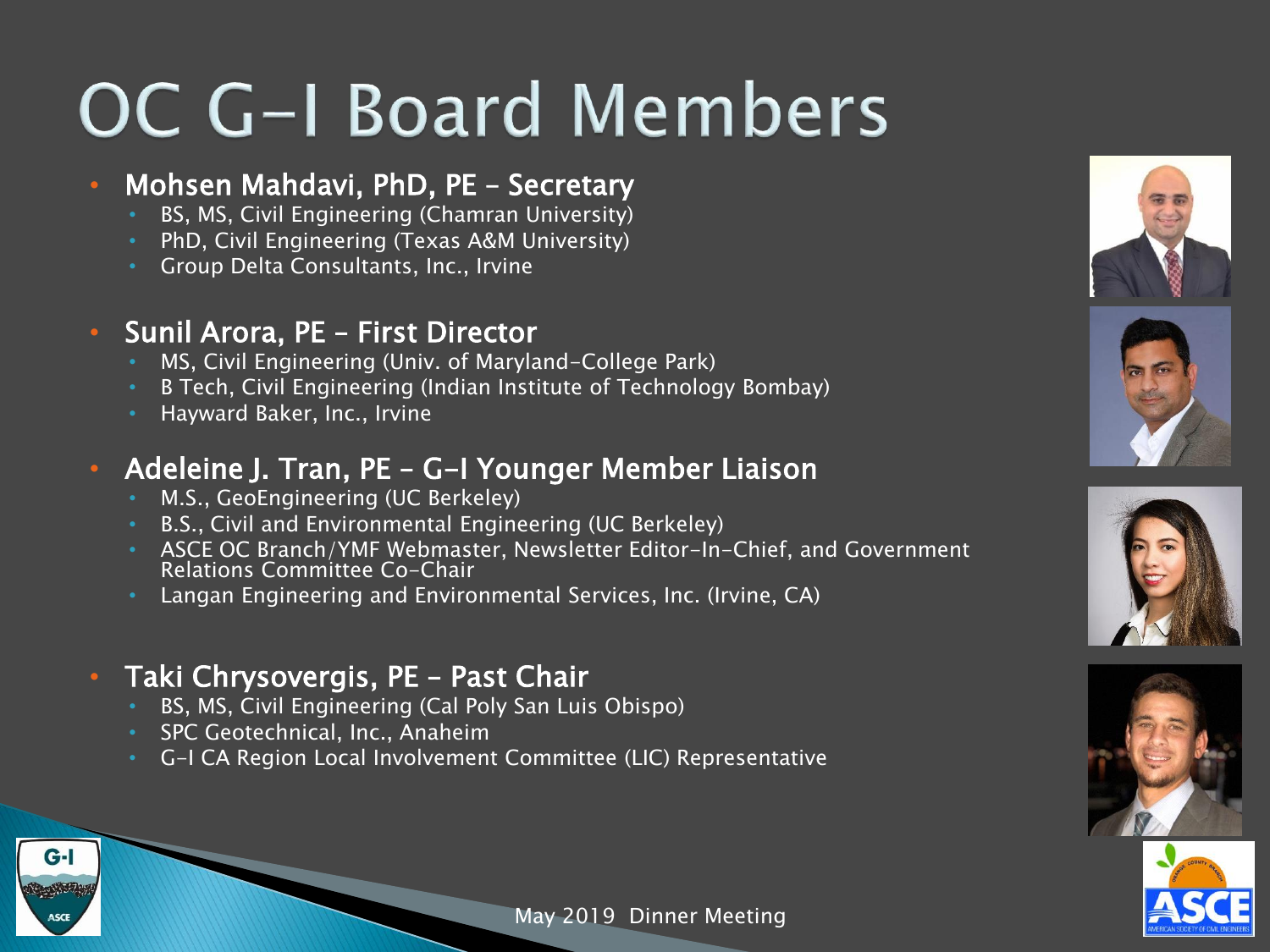### LA G-I Board Members

• Ahmadreza (Reza) Mortezaie, PhD, PE – Chair

- BS, Civil Engineering (Tehran Polytechnic)
- MS, Geotechnical Engineering (Shahid Bahonar University)
- MS & PhD, Geotechnical Earthquake Engineering (UCLA)
- Caltrans, OGDS Branch D
- Sharid K. Amiri, PhD, PE, GE, Vice Chair
	- BS, Civil Engineering (UCI)
	- MS, Geotechnical & Geoenvironmental Engineering (CSUF)
	- PhD, Geotechnical & Geoenvironmental Engineering (USC)
	- Caltrans
- David E. Albus, PE, GE Secretary
	- BS, Civil Engineering (Ohio State University)
	- Albus-Keefe & Associates









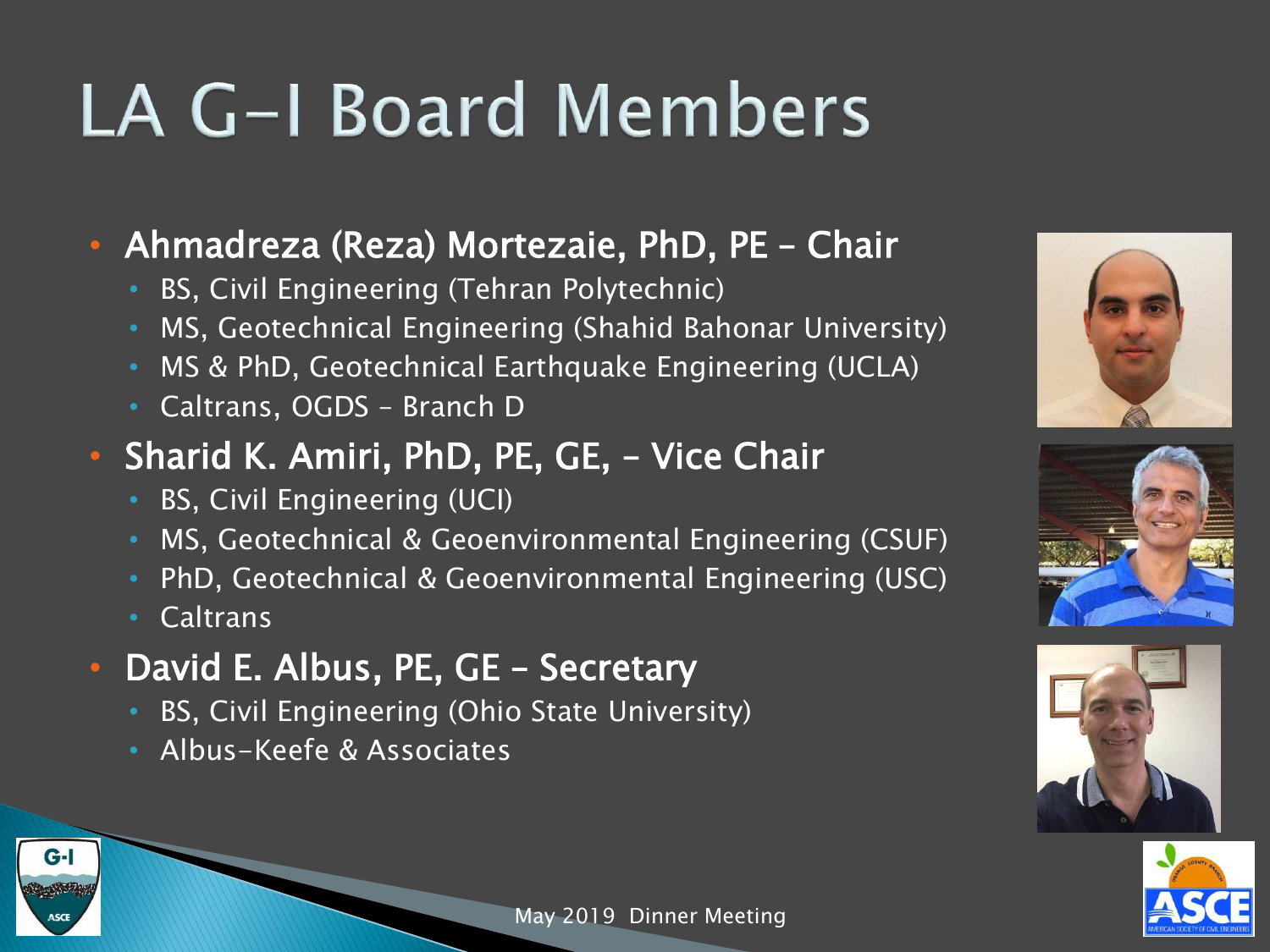### LA G-I Board Members

#### • Derek Deutscher, PE – Treasurer

- BS, Civil Engineering (Cal Poly Pomona)
- Condon-Johnson & Associates, Inc.

#### • Macan Doroudian, PhD, PE, GE, – First Director

- BS, MS, PhD, Civil Engineering (UCLA)
- Engineering Systems Inc.

#### • Eduardo Hernandez, PE – Second Director

- BS, Mechanical Engineering (Cal Poly Pomona)
- MS, Material Science (Tampere University of Technology, Finland)
- Project X Corrosion Engineering

 $G-I$